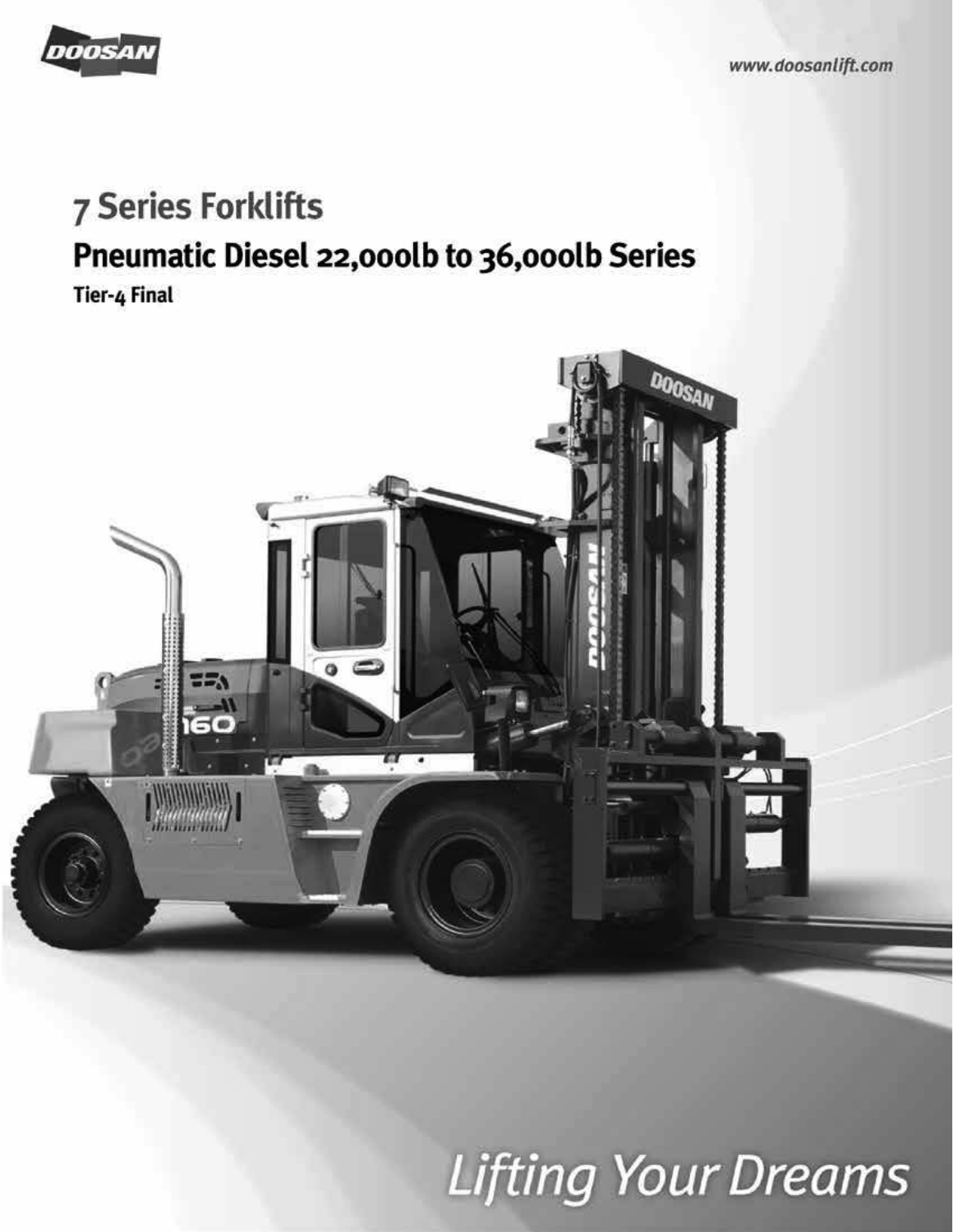## **22,000/26,000/31,000/36,000lb Capacity**

#### **Engine Powered Forklift Trucks Pneumatic Tire, Diesel**

## **SPECIFICATION**

|              | CHARACTERISTICS                  |                                    |           |                                                                    |                                                                   |                                                                   |                                                                    |  |  |  |  |
|--------------|----------------------------------|------------------------------------|-----------|--------------------------------------------------------------------|-------------------------------------------------------------------|-------------------------------------------------------------------|--------------------------------------------------------------------|--|--|--|--|
| $\mathbf{1}$ | <i>Model</i>                     |                                    |           | D100S-7                                                            | D120S-7                                                           | D140S-7                                                           | D160S-7                                                            |  |  |  |  |
|              | 2 Capacity                       | at rated load center               | lb        | 22,000                                                             | 26,000                                                            | 31,000                                                            | 36,000                                                             |  |  |  |  |
|              | 3 Load center                    | Distance                           | in        | 24                                                                 | 24                                                                | 24                                                                | 24                                                                 |  |  |  |  |
|              | 4 Power type                     | Electric, Diesel, Gasoline, LP-Gas |           | Diesel                                                             | Diesel                                                            | Diesel                                                            | Diesel                                                             |  |  |  |  |
| 5            | Operator type                    | Stand-on, Rider-seated             |           | Rider-seated                                                       | Rider-seated                                                      | Rider-seated                                                      | Rider-seated                                                       |  |  |  |  |
|              | 6 Tire type                      | c=cushion, p=pneumatic             |           | p                                                                  | p                                                                 | p                                                                 | p                                                                  |  |  |  |  |
|              | 7 $Wheels(x=driven)$             | Number, front/rear                 |           | x4/2                                                               | x4/2                                                              | x4/2                                                              | x4/2                                                               |  |  |  |  |
|              | <b>DIMENSIONS</b>                |                                    |           |                                                                    |                                                                   |                                                                   |                                                                    |  |  |  |  |
| 8            | Maximum fork height              | with STD 2-stage mast              | in        | 118.1                                                              | 118.1                                                             | 118.1                                                             | 118.1                                                              |  |  |  |  |
| 9            | Free lift                        |                                    | in        | $\mathbf 0$                                                        | $\mathbf{0}$                                                      | $\mathbf{0}$                                                      | $\mathbf 0$                                                        |  |  |  |  |
|              | 10 Fork carriage                 | ISO class                          |           | 5                                                                  | 5                                                                 | 5                                                                 | 5                                                                  |  |  |  |  |
| 11           | Forks                            | Thickness x Width x Length         | in        | " $2.7 \times 7.87 \times 53.1$<br>$(70 \times 200 \times 1350)$ " | $"3.3 \times 7.87 \times 53.1$<br>$(85 \times 200 \times 1350)$ " | $"3.3 \times 7.87 \times 53.1$<br>$(85 \times 200 \times 1350)$ " | $"3.3 \times 7.87 \times 53.1"$<br>$(85 \times 200 \times 1350)$ " |  |  |  |  |
| 12           |                                  | Fork spacing(min X Max)            | in        | $"18.5 \times 84.2"$<br>$(470 \times 2140)$ "                      | $"18.5 \times 84.2"$<br>$(470 \times 2140)$ "                     | $"18.5 \times 90.2"$<br>$(470 \times 2290)$ "                     | $"18.5 \times 90.2"$<br>$(470 \times 2290)$ "                      |  |  |  |  |
|              | 13 Tilt of mast                  | Forward / Backward                 | deg       | 15/12                                                              | 15/12                                                             | 15/12                                                             | 15/12                                                              |  |  |  |  |
| $14$         |                                  | Length to forkface                 | in        | 176.8                                                              | 177.4                                                             | 190.2                                                             | 190.2                                                              |  |  |  |  |
| 15           |                                  | Width                              | in        | 92.5                                                               | 92.5                                                              | 98.0                                                              | 98.0                                                               |  |  |  |  |
| 16           | <b>Overall Dimensions</b>        | Mast lowered height                | in        | 117.0                                                              | 117.0                                                             | 124.8                                                             | 124.8                                                              |  |  |  |  |
| 17           |                                  | Mast extended height               | in        | 176.0                                                              | 176.0                                                             | 183.9                                                             | 183.9                                                              |  |  |  |  |
| 18           |                                  | Overhead guard height(Cabin)       | in        | 113.8(117.7)                                                       | 113.8(117.7)                                                      | 116.1(120.1)                                                      | 116.1(120.1)                                                       |  |  |  |  |
| 19           |                                  | Seat heigh                         | in        | 71.9                                                               | 71.9                                                              | 74.2                                                              | 74.2                                                               |  |  |  |  |
|              | 20 Minimum ouside Turning Radius |                                    | in        | 168.9                                                              | 168.9                                                             | 181.9                                                             | 181.9                                                              |  |  |  |  |
| 21           | Load moment constant             |                                    | in        | 29.7                                                               | 30.3                                                              | 32                                                                | 32                                                                 |  |  |  |  |
|              | 22 90° stacking aisle            | add load length and clearance      | in        | 198.6                                                              | 199.2                                                             | 214                                                               | 214                                                                |  |  |  |  |
|              | PERFORMANCE                      |                                    |           |                                                                    |                                                                   |                                                                   |                                                                    |  |  |  |  |
| 23           |                                  | Ttravel, loaded/unloaded           | mph       | 21.1/23.0                                                          | 20.5/22.4                                                         | 16.2/18.6                                                         | 15.5/18.0                                                          |  |  |  |  |
|              | $\overline{2}$ 4 Speed           | Lift, loaded/unloaded              | fpm       | 80.7/92.5                                                          | 78.7/92.5                                                         | 72.8/84.6                                                         | 70.9/84.6                                                          |  |  |  |  |
| 25           |                                  | Lowering, loaded/unloaded          | fpm       | 84.6/80.7                                                          | 84.6/80.7                                                         | 84.6/80.7                                                         | 84.6/80.7                                                          |  |  |  |  |
|              | 26 Drawbar pull                  | at 1.6 km/h, loaded                | lb        | 20,790                                                             | 20,613                                                            | 23,347                                                            | 23,193                                                             |  |  |  |  |
|              | 27 Gradeability                  | at 1.6 km/h, loaded                | $\%$      | 42.0                                                               | 36.0                                                              | 36.0                                                              | 32.0                                                               |  |  |  |  |
|              | WEIGHT                           |                                    |           | <b>Full Cabin</b>                                                  |                                                                   |                                                                   |                                                                    |  |  |  |  |
|              | 28 Total weight                  | Unloaded                           | lb        | 33,490                                                             | 35,690                                                            | 39,675                                                            | 41,880                                                             |  |  |  |  |
| 29           | Axle load                        | with loaded, front/rear            | lb        | 48,480/7,010                                                       | 54,450/7,240                                                      | 63,415/7,255                                                      | 70,665/7,210                                                       |  |  |  |  |
| 30           |                                  | without loaded, front/rear         | lb        | 16,470/17,020                                                      | 16,490/19,200                                                     | 19,050/20,625                                                     | 19,105/22,775                                                      |  |  |  |  |
|              | <b>CHASSIS</b>                   |                                    |           |                                                                    |                                                                   |                                                                   |                                                                    |  |  |  |  |
| 31           |                                  | Number of front/rear               |           | 4/2                                                                | 4/2                                                               | 4/2                                                               | 4/2                                                                |  |  |  |  |
|              | 32 Tires                         | Size, front                        |           | 10.00X20-16PR                                                      | 10.00X20-16PR                                                     | 12.00X20-18PR                                                     | 12.00X20-18PR                                                      |  |  |  |  |
| 33           |                                  | Size, rear                         |           | 10.00X20-16PR                                                      | 10.00X20-16PR                                                     | 12.00X20-18PR                                                     | 12.00X20-18PR                                                      |  |  |  |  |
|              | 34 Wheel base                    |                                    | in        | 118.1                                                              | 118.1                                                             | 128.0                                                             | 128.0                                                              |  |  |  |  |
|              | 35 Tread                         | Front/Rear                         | in        | 1724/1860                                                          | 1724/1860                                                         | 1825/1910                                                         | 1825/1910                                                          |  |  |  |  |
| 36           | Ground clearance                 | loaded, at the lowest point        | in        | 270                                                                | 270                                                               | 270                                                               | 270                                                                |  |  |  |  |
| 37           |                                  | loaded, at center of wheelbase     | in        | 360                                                                | 360                                                               | 370                                                               | 370                                                                |  |  |  |  |
| 38           | <b>Brakes</b>                    | Service brake                      |           | Disc                                                               | Disc                                                              | Disc                                                              | Disc                                                               |  |  |  |  |
| 39           |                                  | Parking brake                      |           | Rachet                                                             | Rachet                                                            | Rachet                                                            | Rachet                                                             |  |  |  |  |
| <b>DRIVE</b> |                                  |                                    |           |                                                                    |                                                                   |                                                                   |                                                                    |  |  |  |  |
|              | 40 Battery                       | Voltage/Capacity                   | V/AH      | 24/100                                                             | 24/100                                                            | 24/100                                                            | 24/100                                                             |  |  |  |  |
| 41           |                                  | Manufacturer/Model                 |           | DI/DL06P                                                           | DI/DL06P                                                          | DI/DL06P                                                          | DI/DL06P                                                           |  |  |  |  |
| 42           |                                  | Rated output (at rpm)              | HP/rpm    | 172.6/2,100                                                        | 172.6/2,100                                                       | 172.6/2,100                                                       | 172.6/2,100                                                        |  |  |  |  |
|              | Engine                           |                                    | kW/rpm    | 128.7/2,100                                                        | 128.7/2,100                                                       | 128.7/2,100                                                       | 128.7/2,100                                                        |  |  |  |  |
| 43           |                                  | Max. Torque                        | lb·ft/rpm | 535/1,400                                                          | 535/1,400                                                         | 535/1,400                                                         | 535/1,400                                                          |  |  |  |  |
|              |                                  |                                    | Nm/rpm    | 725.7/1400                                                         | 725.7/1400                                                        | 725.7/1400                                                        | 725.7/1400                                                         |  |  |  |  |
| 44           |                                  | Cycle/Cylinders/Displacement       | cc        | 4/6/5890                                                           | 4/6/5890                                                          | 4/6/5890                                                          | 4/6/5890                                                           |  |  |  |  |
| 45<br>46     | Transmission                     | Type                               |           | <b>Full Auto</b>                                                   | <b>Full Auto</b>                                                  | <b>Full Auto</b>                                                  | <b>Full Auto</b>                                                   |  |  |  |  |
|              |                                  | No. speeds forward/reverse         |           | 3/3                                                                | 3/3                                                               | 3/3                                                               | 3/3                                                                |  |  |  |  |
|              | 47 Operating pressure            | System/Attachment                  | psi       | 2,755/2,320                                                        | 3,045/2,320                                                       | 3,045/2,320                                                       | 3,265/2,320                                                        |  |  |  |  |

Note : Specification values quoted in this specification sheet has been rounded. Performance may vary due to operation conditions. Products and specifications are subject to improvement and change without prior notices.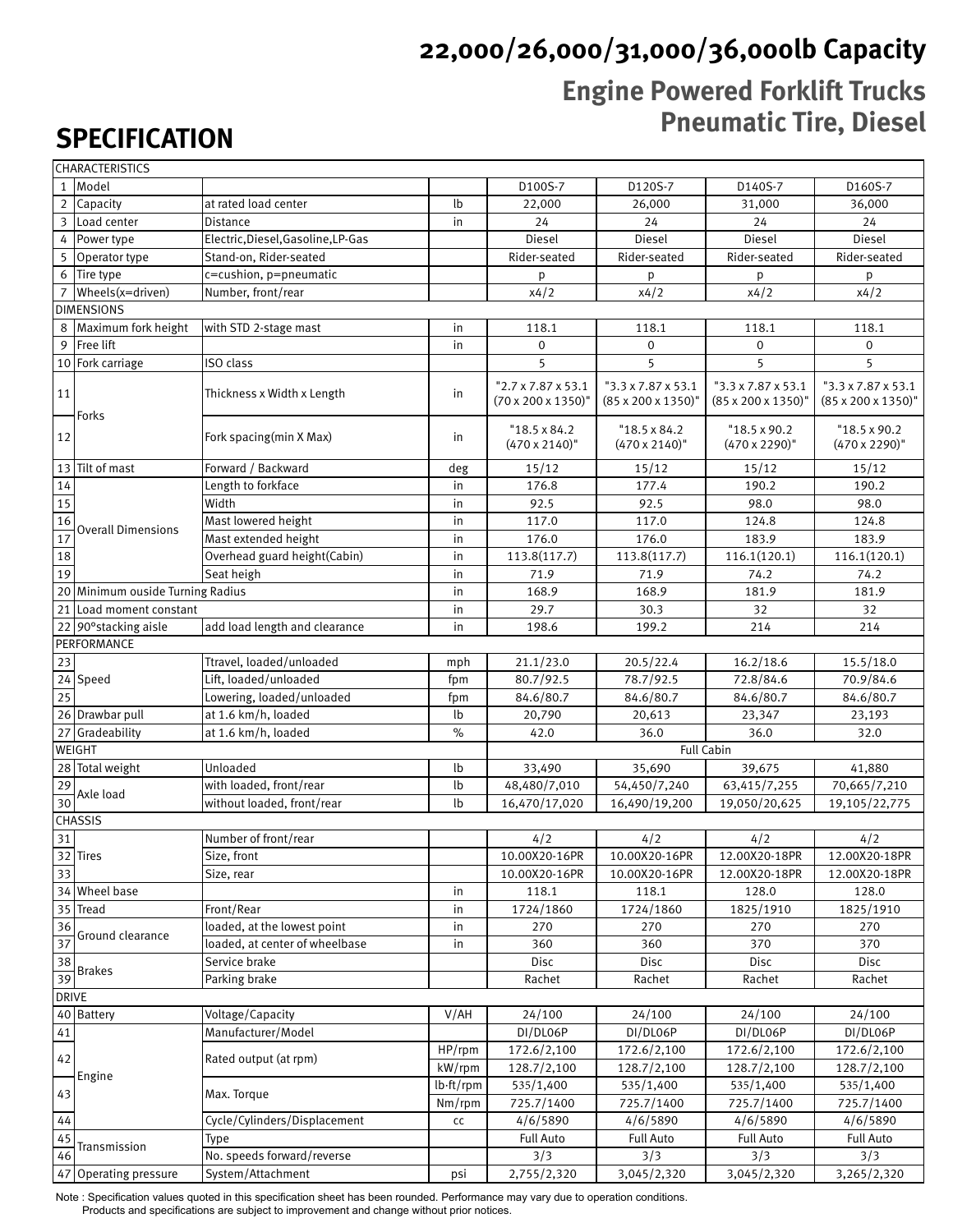#### **DIMENSIONAL DRAWING**



### **MAST SPECIFICATIONS and RATED CAPACITIES**

**D100S-7**

|              |                                     |     |                                | <b>Fully Extended</b> |                                     |     |                                     |          | <b>Rated Load Capacities</b> |            |                         |                |  |
|--------------|-------------------------------------|-----|--------------------------------|-----------------------|-------------------------------------|-----|-------------------------------------|----------|------------------------------|------------|-------------------------|----------------|--|
|              | <b>Maxmum</b><br><b>Fork Height</b> |     | <b>Fully Lowered</b><br>Height |                       | Height                              |     | <b>Free Lift</b>                    |          | D <sub>100</sub> S-7         |            |                         |                |  |
| Mast<br>type |                                     |     |                                |                       | <b>With Load</b><br><b>Backrest</b> |     | <b>With Load</b><br><b>Backrest</b> |          | <b>Tilt Angle</b>            |            | <b>Load Capacities</b>  |                |  |
|              |                                     |     |                                |                       |                                     |     |                                     |          | <b>Double Pneumatic</b>      |            | <b>Double Pneumatic</b> |                |  |
|              |                                     |     |                                |                       |                                     |     |                                     |          | <b>FWD</b>                   | <b>BWD</b> | LC600mm                 | LC24in         |  |
|              | mm                                  | in  | mm                             | in                    | mm                                  | in  | mm                                  | in       | deg                          | deg        | kg                      | I <sub>b</sub> |  |
|              | 3000                                | 118 | 2965                           | 117                   | 4465                                | 176 | 0                                   | 0        | 15                           | 12         | 10000                   | 22000          |  |
|              | 3500                                | 138 | 3215                           | 127                   | 4965                                | 195 | 0                                   | 0        | 15                           | 12         | 10000                   | 22000          |  |
|              | 4000                                | 157 | 3465                           | 136                   | 5465                                | 215 | 0                                   | 0        | 15                           | 12         | 10000                   | 22000          |  |
| <b>STD</b>   | 4500                                | 177 | 3715                           | 146                   | 5965                                | 235 | 0                                   | $\Omega$ | 15                           | 12         | 10000                   | 22000          |  |
|              | 5000                                | 197 | 4165                           | 164                   | 6665                                | 262 | $\Omega$                            | $\Omega$ | 15                           | 12         | 10000                   | 22000          |  |
|              | 5500                                | 217 | 4415                           | 174                   | 7165                                | 282 | $\Omega$                            | $\Omega$ | 15                           | 12         | 10000                   | 22000          |  |
|              | 6000                                | 236 | 4665                           | 184                   | 7665                                | 302 | 0                                   | 0        | 15                           | 12         | 10000                   | 22000          |  |
|              | 4000                                | 118 | 2815                           | 111                   | 5500                                | 217 | 1385                                | 55       | 15                           | 10         | 10000                   | 22000          |  |
|              | 4500                                | 138 | 2980                           | 117                   | 6000                                | 236 | 1550                                | 61       | 15                           | 10         | 10000                   | 22000          |  |
| <b>FFT</b>   | 5000                                | 157 | 3145                           | 124                   | 6500                                | 256 | 1720                                | 68       | 15                           | 10         | 10000                   | 22000          |  |
|              | 5500                                | 217 | 3315                           | 131                   | 7000                                | 276 | 1885                                | 74       | 15                           | 10         | 10000                   | 22000          |  |
|              | 6000                                | 236 | 3480                           | 137                   | 7500                                | 295 | 2050                                | 81       | 15                           | 10         | 10000                   | 22000          |  |

#### **D120S-7**

|              |                              | <b>Fully Extended</b> |                                |     | Height                              |     |                                     | <b>Free Lift</b> | <b>Rated Load Capacities</b> |            |                         |            |
|--------------|------------------------------|-----------------------|--------------------------------|-----|-------------------------------------|-----|-------------------------------------|------------------|------------------------------|------------|-------------------------|------------|
|              |                              |                       |                                |     |                                     |     |                                     |                  | D <sub>120</sub> S-7         |            |                         |            |
| Mast<br>type | Maxmum<br><b>Fork Height</b> |                       | <b>Fully Lowered</b><br>Height |     | <b>With Load</b><br><b>Backrest</b> |     | <b>With Load</b><br><b>Backrest</b> |                  | <b>Tilt Angle</b>            |            | <b>Load Capacities</b>  |            |
|              |                              |                       |                                |     |                                     |     |                                     |                  | <b>Double Pneumatic</b>      |            | <b>Double Pneumatic</b> |            |
|              |                              |                       |                                |     |                                     |     |                                     |                  | <b>FWD</b>                   | <b>BWD</b> | LC600mm                 | $ LC24$ in |
|              | mm                           | in                    | mm                             | in  | mm                                  | in  | mm                                  | in               | deg                          | deg        | kg                      | Ib         |
|              | 3000                         | 118                   | 2965                           | 117 | 4465                                | 176 | 0                                   | 0                | 15                           | 12         | 12000                   | 26450      |
|              | 3500                         | 138                   | 3215                           | 127 | 4965                                | 195 | 0                                   | 0                | 15                           | 12         | 12000                   | 26450      |
|              | 4000                         | 157                   | 3465                           | 136 | 5465                                | 215 | $\mathbf 0$                         | 0                | 15                           | 12         | 12000                   | 26450      |
| <b>STD</b>   | 4500                         | 177                   | 3715                           | 146 | 5965                                | 235 | $\mathbf 0$                         | 0                | 15                           | 12         | 12000                   | 26450      |
|              | 5000                         | 197                   | 4165                           | 164 | 6665                                | 262 | $\mathbf 0$                         | 0                | 15                           | 12         | 12000                   | 26450      |
|              | 5500                         | 217                   | 4415                           | 174 | 7165                                | 282 | 0                                   | 0                | 15                           | 12         | 12000                   | 26450      |
|              | 6000                         | 236                   | 4665                           | 184 | 7665                                | 302 | 0                                   | 0                | 15                           | 12         | 12000                   | 26450      |
|              | 4000                         | 118                   | 2815                           | 111 | 5495                                | 216 | 1400                                | 55               | 15                           | 10         | 12000                   | 26450      |
|              | 4500                         | 138                   | 2980                           | 117 | 5995                                | 236 | 1565                                | 62               | 15                           | 10         | 12000                   | 26450      |
| <b>FFT</b>   | 5000                         | 157                   | 3145                           | 124 | 6495                                | 256 | 1735                                | 68               | 15                           | 10         | 12000                   | 26450      |
|              | 5500                         | 217                   | 3315                           | 131 | 6995                                | 275 | 1900                                | 75               | 15                           | 10         | 11800                   | 25850      |
|              | 6000                         | 236                   | 3480                           | 137 | 7495                                | 295 | 2065                                | 81               | 15                           | 10         | 11425                   | 25850      |

Note : Mast Specifications & Rated Capacities are based on standard chassis with dual pneumatic tire and without side shifter.